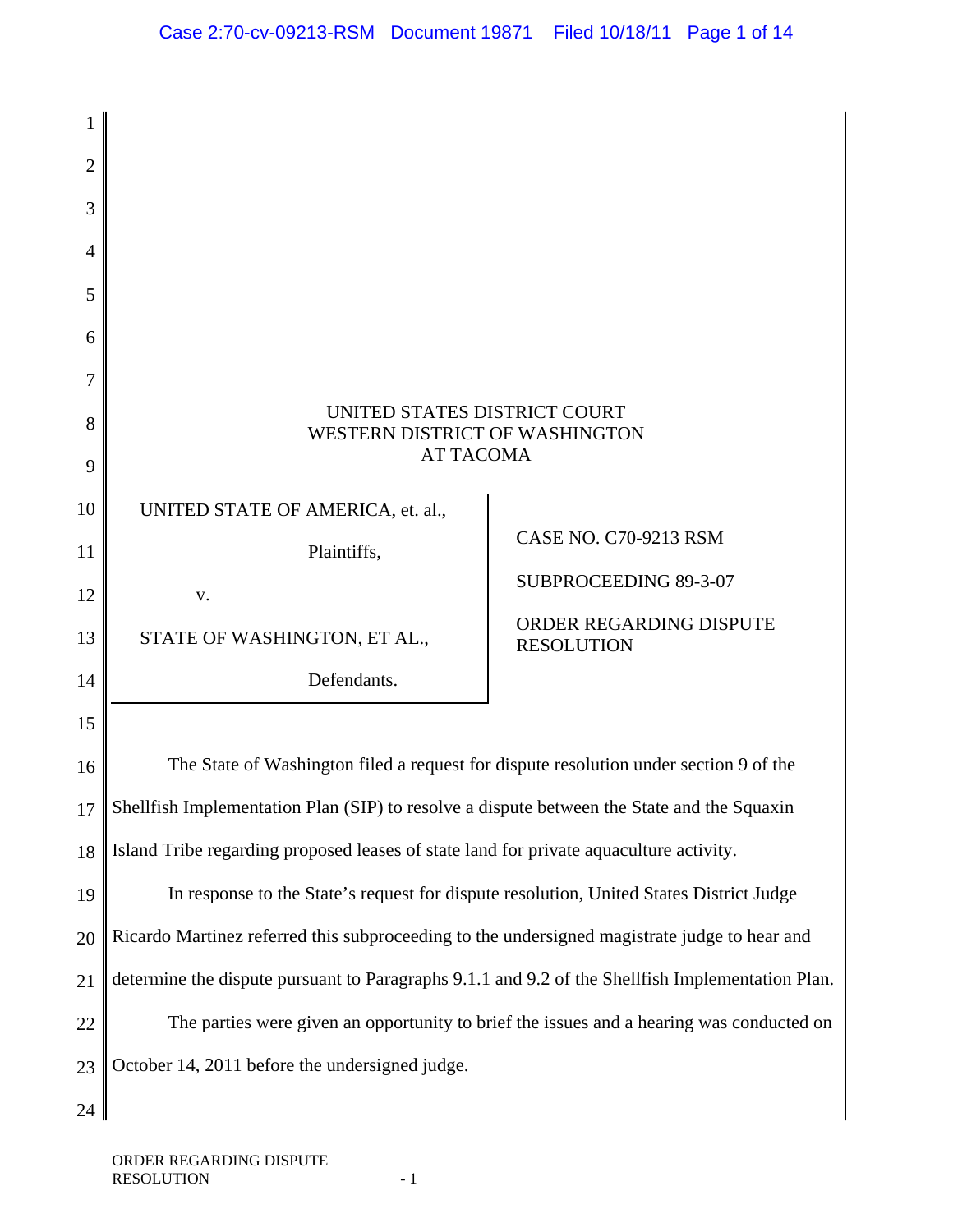$\mathcal{D}_{\mathcal{L}}$ 

1

## **FACTS LEADING TO THE DISPUTE**

3 4 The parties before the Court include the State of Washington, the Squaxin Island Tribe and three commercial shellfish companies, Arcadia Point Seafood, Seattle Shellfish LLC and Taylor Shellfish Company, Inc. (collectively, the "Growers").

5 6 7 8 9 10 11 12 13 The Growers cultivate geoduck clams on three farm sites in Mason County, which farms are located on leased private tidelands and within the Squaxin Island Tribe's exclusive Usual and Accustomed Grounds and Stations (U  $\&$  A). The Growers provided notice, pursuant to Section 6.3 of the SIP regarding their plans to create artificial shellfish beds on the tideland parcels. These notices were sent to the Squaxin Island Tribe in 1998 (La Chine property with notice from Seattle Shellfish), 1999 (Rauschert property with notice from Taylor Shellfish Company), 2003 (Broehl property with notice from Arcadia Point Seafood) and 2004 (Myers property with notice from Arcadia Point Seafood) The Court notes that the Broehl and Myers property are side by side and are considered one site for purposes of this decision.

14 15 16 17 18 19 20 21 22 The State asserts in its Opening Brief that sometime in 2009 the Department of Natural Resources (DNR) became aware that the Growers had, without permission from the State, planted shellfish, primarily goeduck clams, across the boundaries of the respective private tidelands on state-owned aquatic lands. The DNR and the Growers subsequently negotiated an "agreement in principle to resolve these three trespasses." As part of the proposed agreement, "DNR would issue use authorizations, similar to a lease, allowing the Growers to tend their cultivated shellfish to maturity and then harvest them. No further planting would be allowed. Once all cultivated shellfish have matured and been harvested, the Growers' rights to use the sites would terminate." (ECF No. 14, p. 5, Washington's Opening Brief).

23 24 proposed aquaculture leases. The DNR subsequently advised the Squaxin Island Tribe of the Pursuant to 8.2.1 of the SIP, the State then gave notice to the Squaxin Island Tribe of the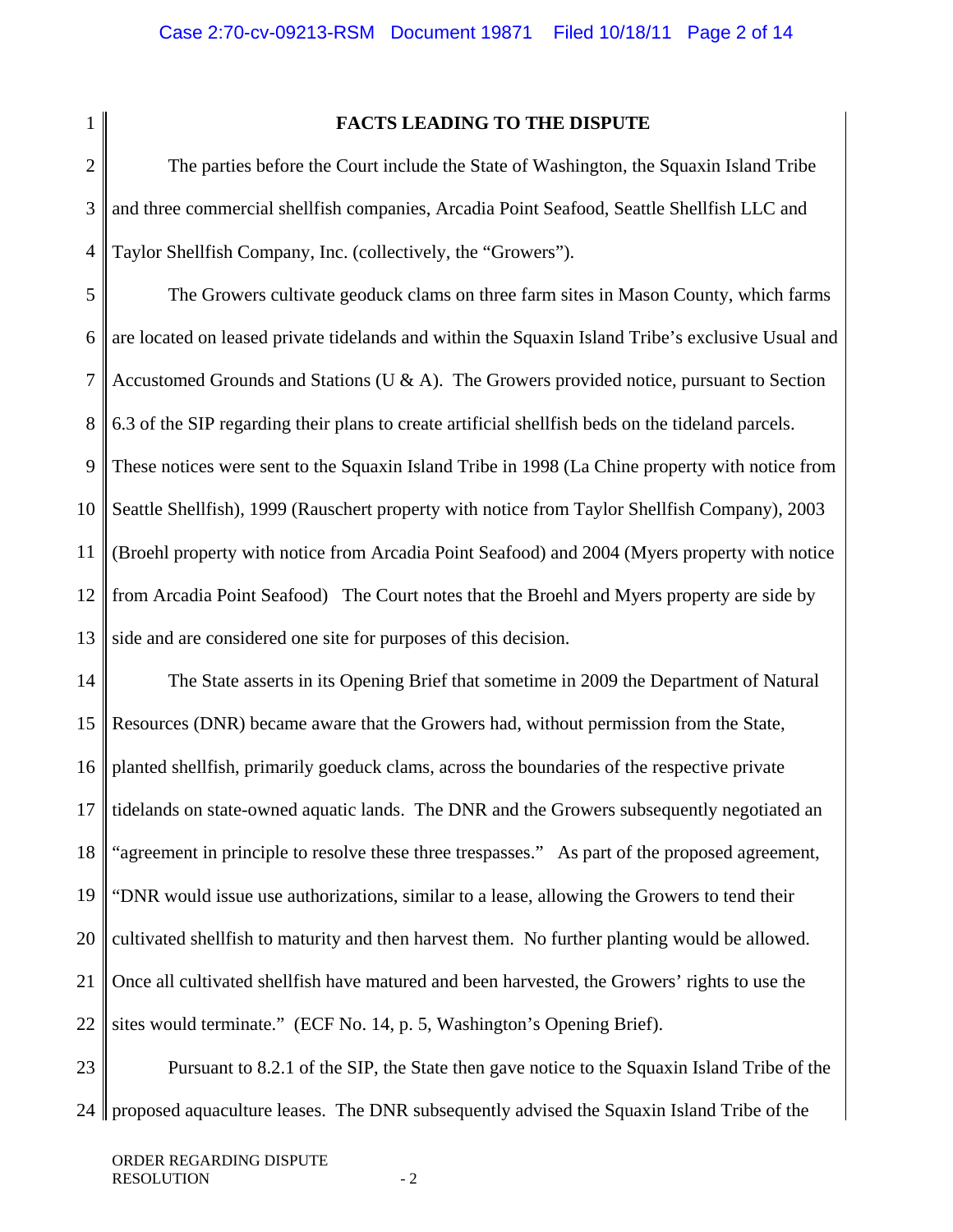1  $\mathcal{D}_{\mathcal{L}}$ 3 4 5 6 7 8 9 10 11 12 13 14 15 16 17 18 19 20 21 22 23  $24$ results of the survey required of them under 8.1.2 of the SIP. The Squaxin Island Tribe responded by asserting that § 8.2 of the SIP was not applicable as it was "not intended to cover situations where a Grower has been intentionally or unintentionally trespassing on public lands." (ECF No. 15-1, p. 15, Letter from Andy Whitener). The Squaxin Island Tribe then asserted that it has the right to take 50% of the shellfish from public intertidal lands located within its U&A, including the geoduck that were planted on State owned aquatic lands by the Growers. Due to the different positions taken by the State and the Squaxin Island Tribe, the State requested dispute resolution, pursuant to §8.2.4 of the SIP. This section directs the Magistrate Judge to: determine whether or not the leased activity authorizes the taking of shellfish subject to Treaty harvest. If the lease does not, then the lease may be issued. If the land to be leased contains shellfish subject to the Treaty harvest, then the Magistrate Judge shall determine the tribal harvest of a Treaty share of such shellfish consistent with the sharing principles within paragraph 6.1.3, or allow the State and Tribe to reconsider agreement regarding tribal harvest. The sharing principles of § 6.1.3 of the SIP reflect the case law which was developed in the State v. Washington cases. In particular, this section of the SIP authorizes tribal harvest "from each enhanced natural bed" of "fifty percent of the sustainable shellfish production (yield) from such beds that would exist absent the Grower's and prior Grower's current and historic enhancement/cultivation activities." **ISSUE PRESENTED FOR RESOLUTION**  The State of Washington and the Growers take the position that § 8.2 of the SIP governs resolution of this dispute which, by its terms, applies to all "new or renewal leases for shellfish harvest or cultivation." In particular, the State proposes to settle the trespass dispute it has with the Growers by issuing a use authorization, similar to a lease, to permit the Growers to continue to cultivate and subsequently harvest the goeduck they planted on public lands. The State asserts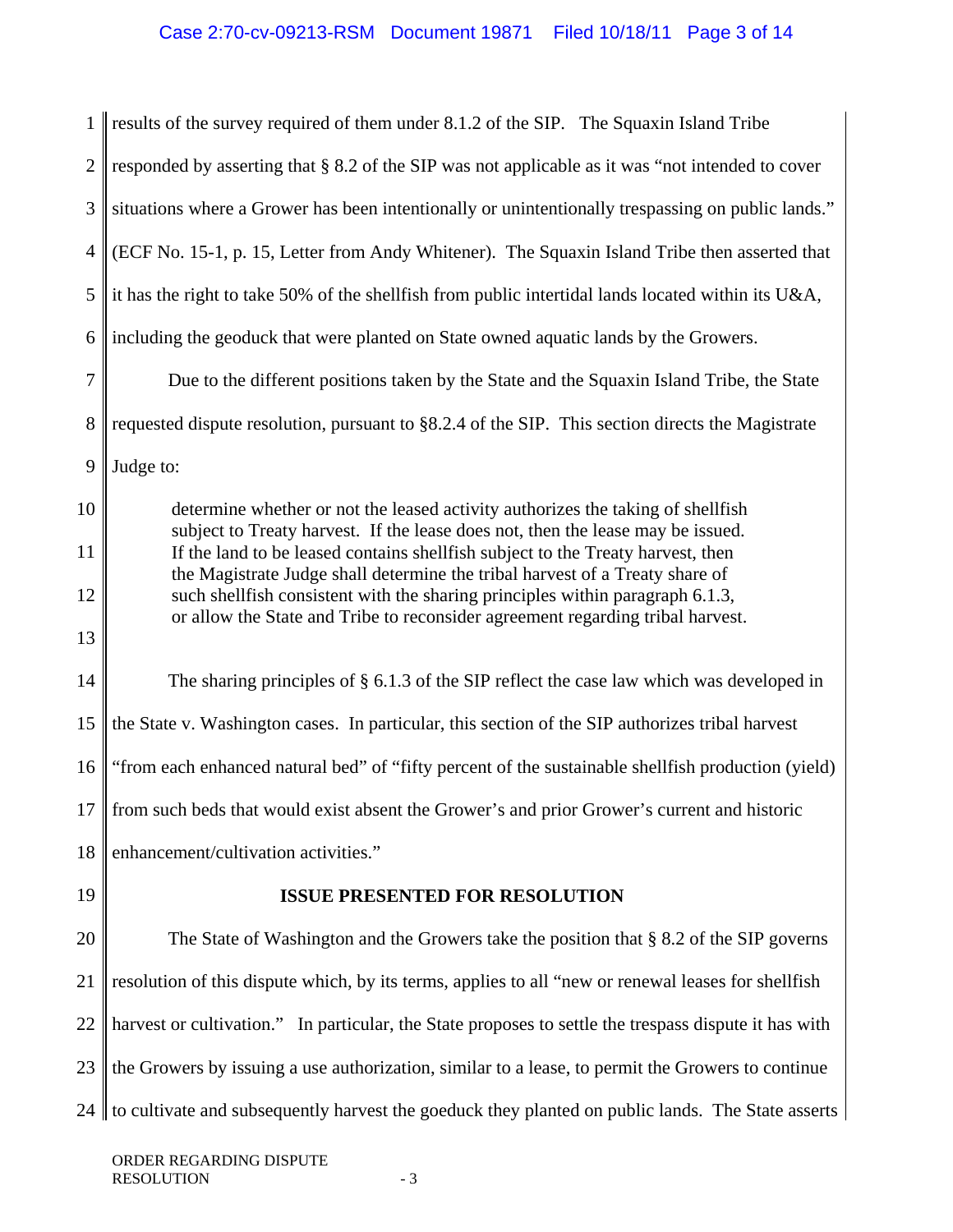1  $\mathcal{D}_{\mathcal{L}}$ 3 4 5 6 7 8 that determination of the Treaty right to harvest shellfish is dependent on a determination of whether the sites in question contained natural beds of shellfish prior to the Growers planting the shellfish. If there was no natural bed, then there is no Treaty right to fish. On the other hand, if there was a natural bed, then the Tribe retains Treaty harvest rights as determined in *Shellfish III.* That is, the Tribes "shall be entitled to fifty percent of the pre-enhanced sustainable shellfish production from those beds." *Id.* at p. 653. The State asserts this approach is consistent with the determination of Treaty fishing rights pursuant to the Stevens Treaties and that such approach must be followed in this case in which trespass on State owned lands is asserted.

9 10 11 12 The Growers support the State's position but also emphasize that they have invested resources, time and effort into the cultivation of the goeduck that were planted on public lands. They assert this requires consideration when the Court determines who should have the right to harvest the planted goeduck.

13 14 15 16 17 18 19 20 21 The Squaxin Island Tribe relies heavily on one State property law, and, in particular, the case of *Wiegardt v. State,* 27 Wash. 2d 1, 175 P. 2d 969 (1947), to support its position that it is entitled to harvest 50% of the goeduck planted by the Growers on public land. It is the Squaxin Island Tribe's position that because the Growers trespassed on public property that they do not own or have any legal interest in the planted geoduck. Rather, the State owns the goeduck because the clams were planted on public land. Since the goeduck were planted on public land and because they are owned by the State, the Tribe therefore has a right to harvest 50% of the goeduck found on the public lands at these sites, the State owns the other 50% and the Growers have no ownership interest whatsoever in the goeduck they planted.

22 23 24 ll For the reasons set forth below, the undersigned finds that the Squaxin Island Tribe's right to harvest goeduck in the areas under dispute is governed by their Treaty rights and is not dependent, connected or related in any way to State property law.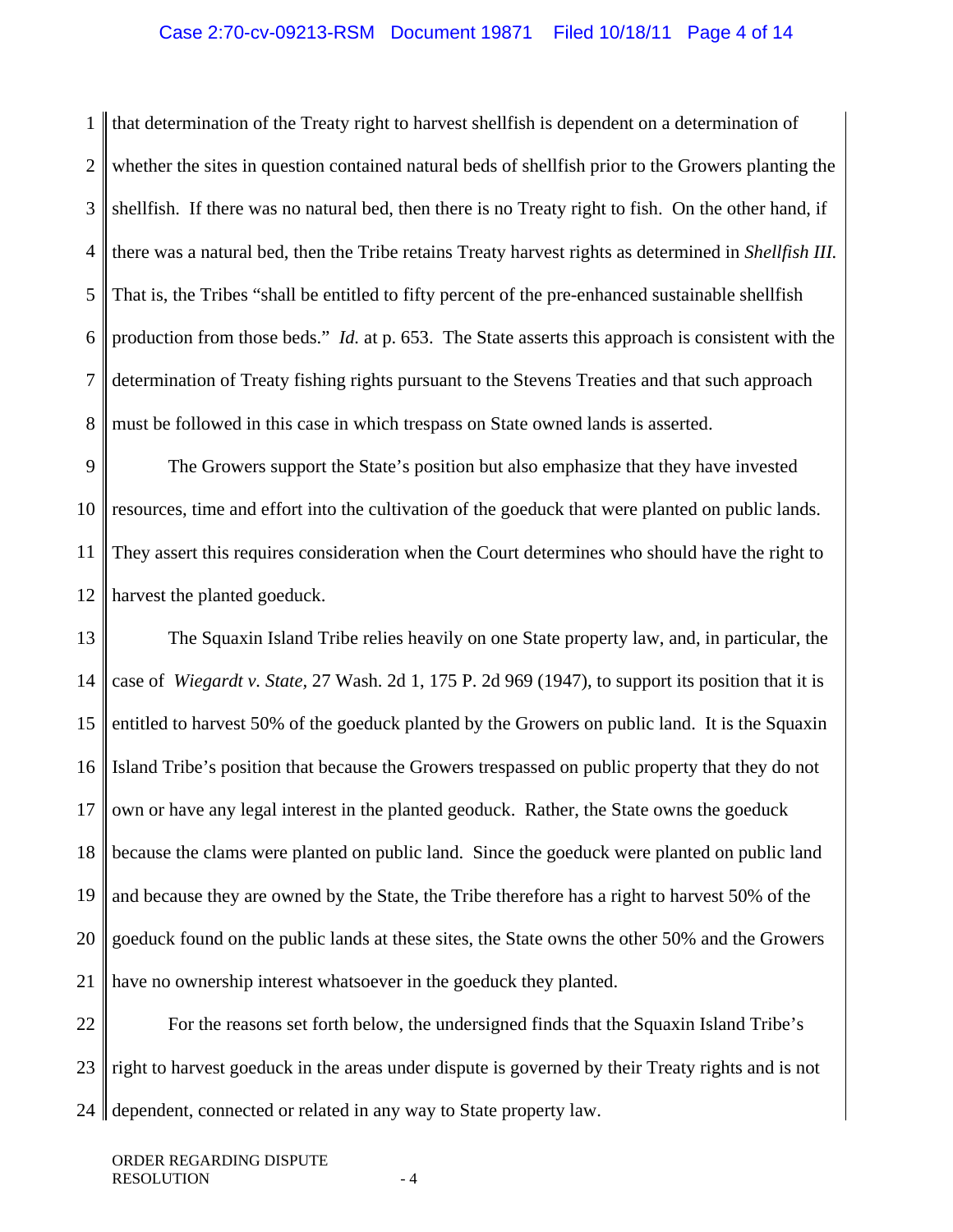# Case 2:70-cv-09213-RSM Document 19871 Filed 10/18/11 Page 5 of 14

1 2 3 4 5 **Motions to Strike:** Pursuant to Federal Rule of Evidence 408, the Squaxin Island Tribe moved to strike Exhibit A to the Kisielius Declaration (ECF No. 21), which was submitted on behalf of the Growers. This motion to strike was not addressed by the Growers in their Reply. (ECF No. 35). The motion is GRANTED as it arguably was intended to prove the validity of a disputed claim between the parties.

6 7 8 9 10 11 12 The Squaxin Island Tribe also moved to strike sections of the State's and Growers' briefs which "contain discussions of proposed settlement terms in this case. State's Brief at 5, 7-8; Growers' Brief at 2, 5." This motion to strike is DENIED. The Court considers it appropriate to understand the general terms of the proposed resolution between the State and Growers in this case. However, as discussed below, the Court did not consider the terms of the proposed agreement between the State and the Growers in its determination regarding the Squaxin Island Tribe's Treaty fishing rights.

13

### **TRIBAL TREATY FISHING RIGHTS**

14 15 16 17 18 19 20 21 22 In *Shellfish*  $I^l$ , Judge Rafeedie determined the nature and extent of tribal off-reservation shellfishing rights and the affect the Shellfish Proviso had on those rights. In reaching his conclusions, he recognized a number of specific canons of construction which apply when interpreting the meaning of Indian treaties. One such canon required treaties with the Indians "to be construed, so far as possible, in the sense in which the Indians understood them, and 'in a spirit which generously recognizes the full obligation of this nation to protect the interests of a dependent people.'" *Choctaw Nation of Indians v. United States,* 318 U.S. 423, 432, 63 S. Ct. 672, 678, 87 L.Ed. 877 (1943)(quoting *Tulee v. Washington,* 315 U.S. 681, 684, 62 S. Ct. 862, 864, 86 L.Ed. 1115 (1942).

23

24

 $<sup>1</sup>$  United States v. Washington, 873 F.Supp. 1422 (1994)</sup>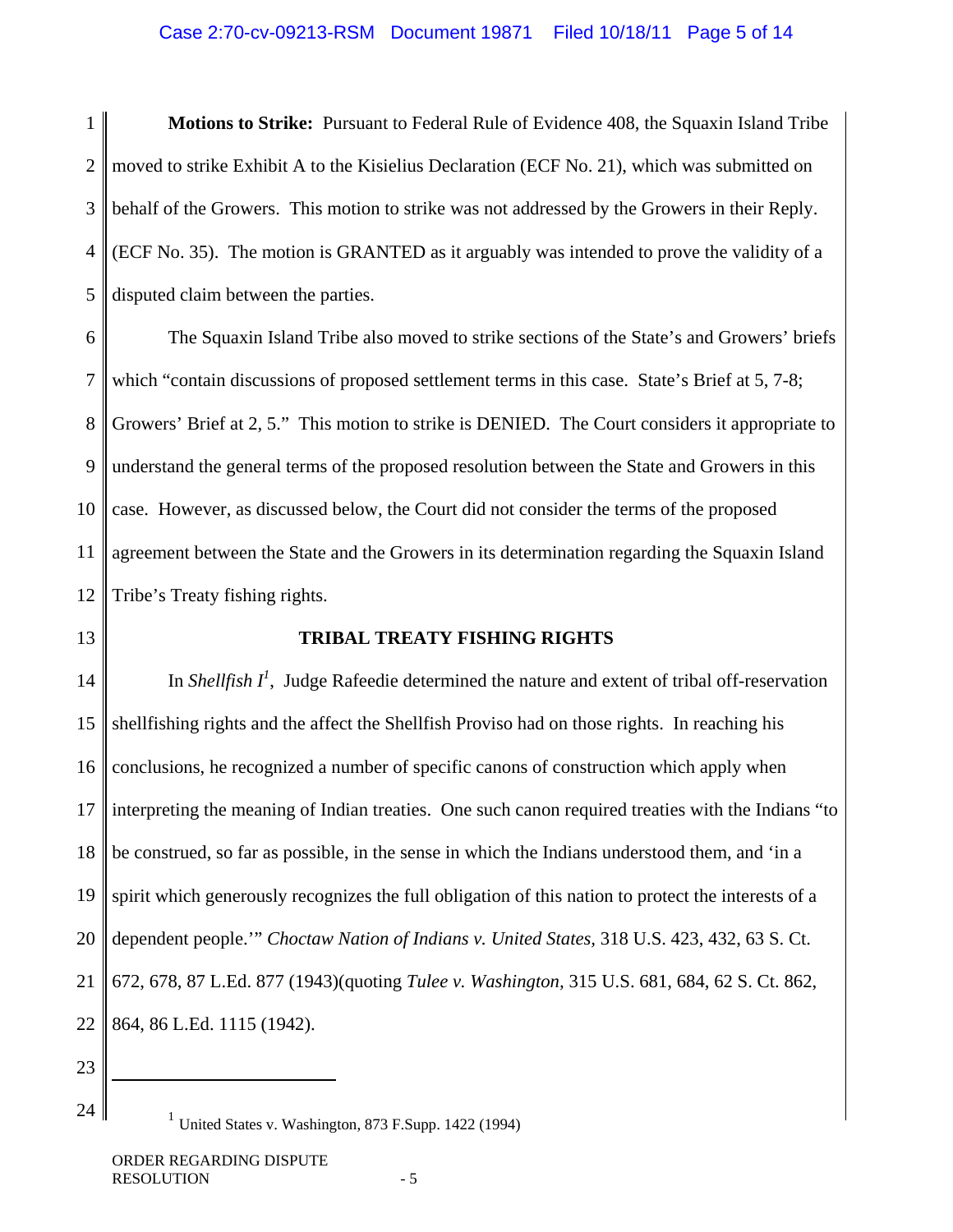1 2 3 4 5 6 7 8 9 10 Judge Rafeedie concluded that the Shellfish Proviso "does not apply to natural or native beds and that, under the Shellfish Proviso, artificial beds may be staked or cultivated, notwithstanding their location on private tidal lands." *Shellfish I* at p. 1429. There is no dispute that at the time the various Stevens Treaties were signed "that private ownership of a parcel of tideland did not include private rights to the shellfish on that parcel." *Id.* at p. 1439. The converse was also true - an artificial bed placed on public tidelands did not divest ownership of the planted shellfish from the citizen who planted such shellfish. Tribal treaty fishing rights were dependent on the type of bed involved. If it was natural – it was open to Indian fishing. If the shellfish beds were "staked or cultivated by citizens" (artificial beds) then such beds were not open to Indian fishing.

11 12 13 It is also important to note that Judge Rafeede's interpretation of the Shellfish Proviso was consistent with the Tribes' interpretation of the Proviso. The Tribes clearly opposed defining fishing rights based on any notion of private property ownership.

14 15 16 17 18 19 20 21 22 23 The Court is of the opinion that the present dispute between the State of Washington and the Squaxin Island Tribe must be analyzed pursuant to the definitions developed in interpreting the Stevens Treaties. That is, Treaty fishing rights are dependent on the type of shellfish bed that is at issue. If a shellfish bed at issue is artificial, then the Squaxin Island Indian Tribe has no Treaty fishing rights. On the other hand, if a shellfish bed is a natural bed, the Squaxin Island Tribe has a "fair share" fishing right, as that term has been interpreted in *Shellfish* III. This "fair share" is based on the Court's determination "that allocating fifty percent of the commercial Growers' shellfish harvest to the Tribes would unjustly enrich them." *Shellfish III* at p. 650. Section 8.2.1 of the SIP prohibits the State of Washington from issuing a lease of tidelands and bedlands for shellfish harvest without first providing notice to an affected Tribe.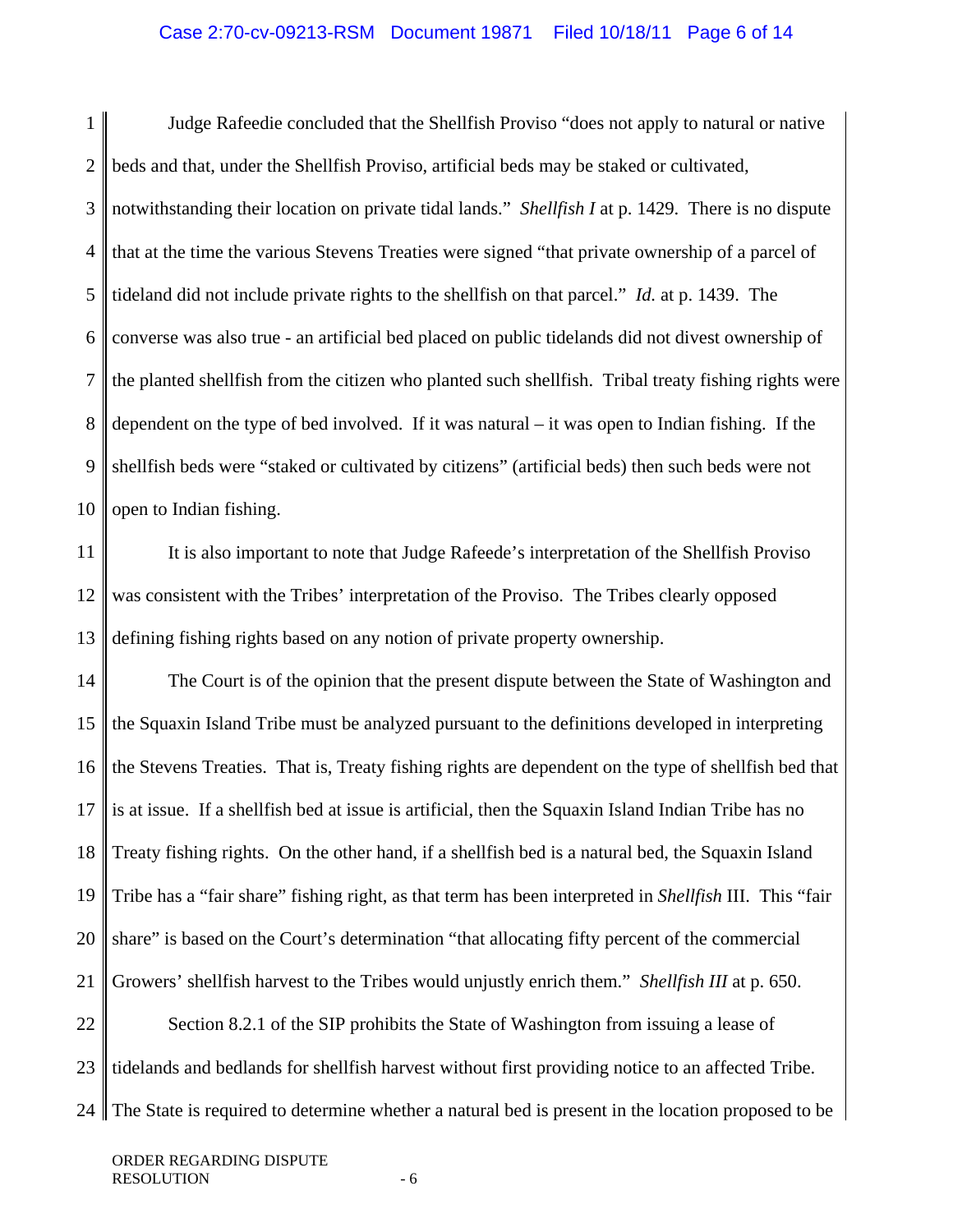1  $\mathcal{D}_{\mathcal{L}}$ 3 4 5 6 7 8 9 10 covered by the lease and it must address circumstances where there has been enhancement of a natural bed. This includes those cases "where no enhancement activity has occurred recently enough to affect the density of shellfish beds" as well as when "past or present enhancement activity has affected the current density of shellfish beds." The language of the Shellfish Implementation Plan clearly covers a factual situation such as this one presented by the Growers trespass on publicly owned lands. It was suggested at oral argument that the "past or present" phrase somehow refers back to what existed at the time the SIP was initially developed. There is nothing, however, in the language of the Shellfish Implementation Plan that supports such an inference. If the Court had intended to limit the application of this section, the word "present" would not have been used.

11 12 13 14 15 16 17 It is the conclusion of the undersigned judge that the Squaxin Island Tribe's Treaty fishing rights derive solely from the Stevens Treaties and not, in any fashion, on State law private property concepts. Further, the Squaxin Island Tribe's Treaty fishing rights at the locations in dispute are dependent on whether there is a natural bed of shellfish at the particular location. If there is a natural bed which has been enhanced, the Tribe's Treaty fishing right is limited to fifty percent of the pre-enhanced sustainable shellfish production from those beds. State property law plays no role in that analysis.

18 19 20 21 22 23 The approach endorsed by this Court is consistent with § 8.2 and § 6.1.3 of the SIP. In particular, the Court notes that § 8.2.4 requires a determination of a Treaty share of such shellfish consistent with the sharing principles within paragraph 6.1.3. Paragraph 6.1.3 places the burden of proof regarding an artificial bed or the amount of sustainable shellfish production that would exist absent enhancement on the Growers. The Court is of the opinion that this burden also applies under the circumstances of this case.

24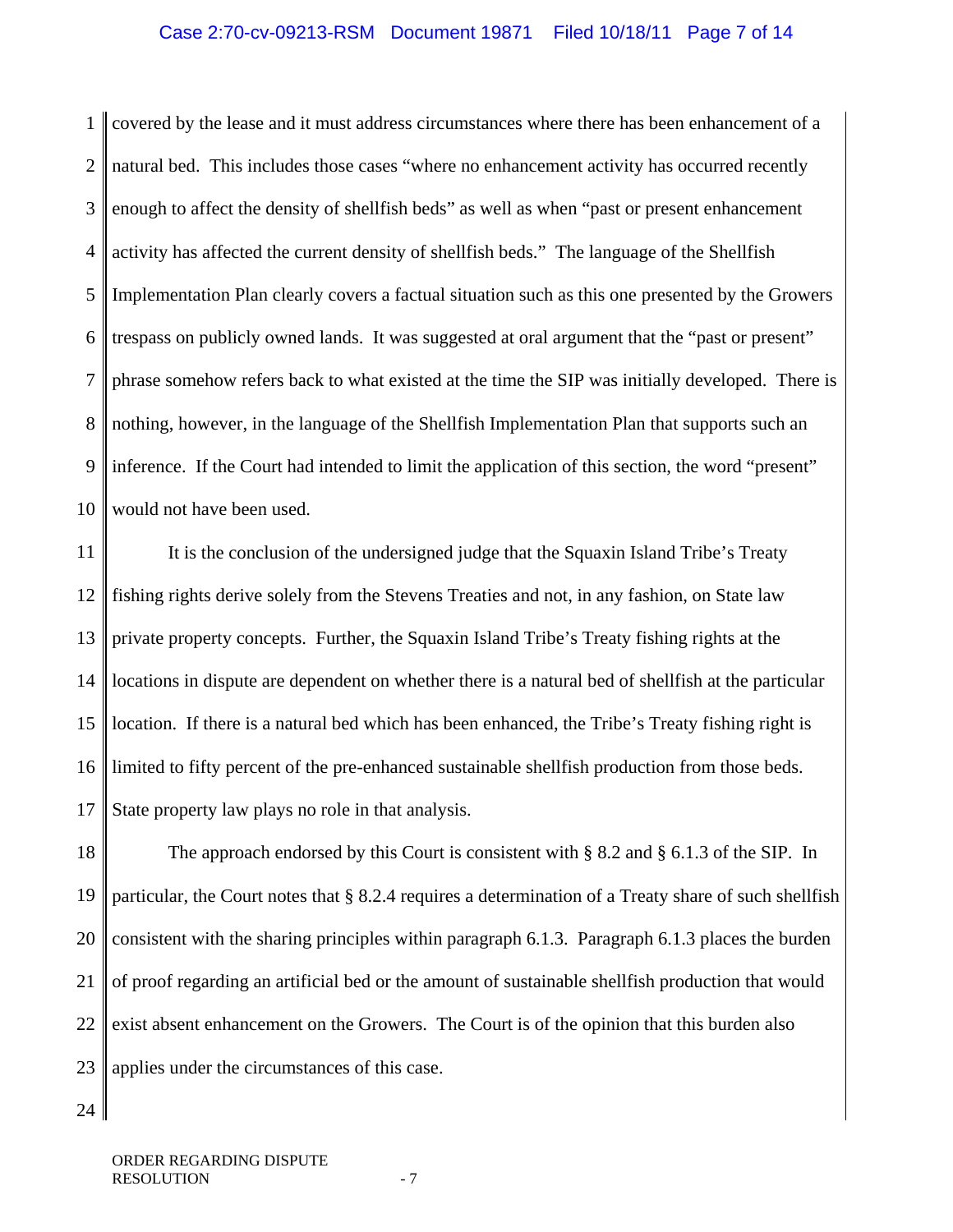| 1              | TRIBE'S RELIANCE ON STATE PROPERTY LAW                                                                                                                                                                            |
|----------------|-------------------------------------------------------------------------------------------------------------------------------------------------------------------------------------------------------------------|
| $\overline{2}$ | While the Court does not accept the Squaxin Island Tribe position that State property law                                                                                                                         |
| 3              | governs its right to fish, it is appropriate for the Court to address the issues they raise.                                                                                                                      |
| $\overline{4}$ | As noted earlier, the Squaxin Island Tribe asserts the right to harvest 50% of the shellfish                                                                                                                      |
| 5              | planted by the Growers as they are of the view that the State of Washington now owns the                                                                                                                          |
| 6              | shellfish due to the fact they were planted on public lands.                                                                                                                                                      |
| 7              | In their pleadings, the Squaxin Island Tribe asserts the following:                                                                                                                                               |
| 8              | In summary, the Tribe's treaty right to take fish includes all shellfish<br>except those in "staked or cultivated" beds. By this Court's definition                                                               |
| 9<br>10        | of those treaty terms, staked or cultivated beds are limited to shellfish<br>planted by a Grower on lands owned or controlled by the Grower.<br>Because the Growers in this case planted shellfish on State owned |
| 11             | tidelands without authorization, the State is the owner of the<br>planted shellfish. The Ninth Circuit has held that State owned<br>shellfish beds cannot be staked or cultivated so the Tribe's treaty           |
| 12             | right to 50% of all shellfish outside staked or cultivated beds                                                                                                                                                   |
| 13             | applies to those planted beds. The State may not authorize the Growers<br>to take more than 50% of those shellfish.                                                                                               |
| 14             | ECF No. 30, p. 2.                                                                                                                                                                                                 |
| 15             | In support of its assertion that the Court's definition of "staked or cultivated beds" are                                                                                                                        |
| 16             | only those beds planted by Growers on lands the own or control, the Tribe cites to Shellfish I at                                                                                                                 |
| $17 \parallel$ | p. 1441 and Shellfish III at p. 647-48. ECF No. 30, p. 3. The undersigned has reviewed those                                                                                                                      |
| 18             | three pages several times and there is nothing in those sections of the Court's opinions to support                                                                                                               |
| 19             | the conclusion that a legal claim to "staked or cultivated beds by citizens" can only exist on lands                                                                                                              |
| 20             | owned or controlled by the citizen who planted the shellfish. In fact, the Court is clear that                                                                                                                    |
| 21             | "when the signatory parties used those terms in the Proviso, 'they intended only to exclude                                                                                                                       |
| 22             | Indians from artificial, or planted, shellfish beds; they neither contemplated nor desired that the                                                                                                               |
| 23             | Indians would be excluded from natural shellfish beds.' Id. 'Therefore, the words 'any beds                                                                                                                       |
| 24             |                                                                                                                                                                                                                   |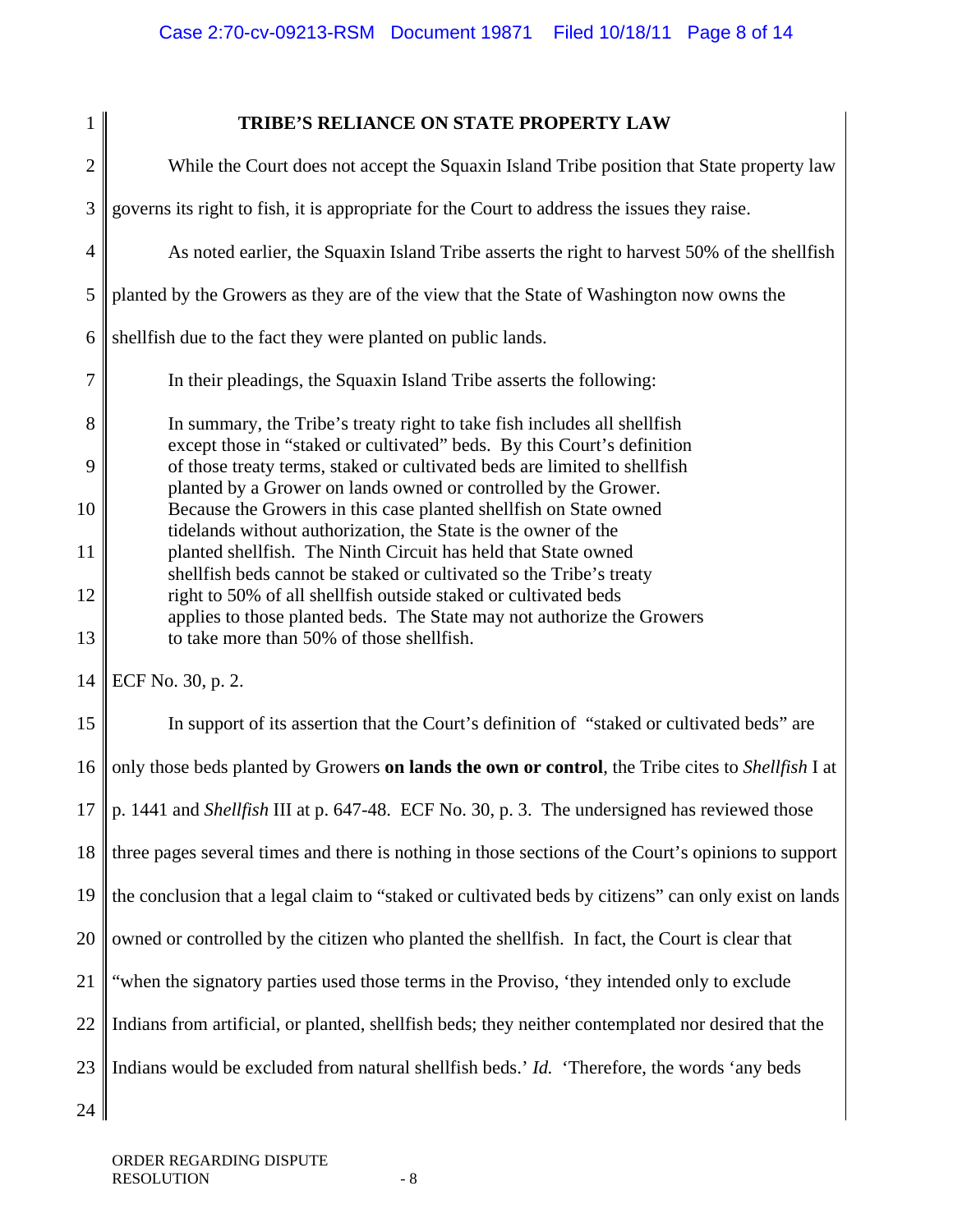staked or cultivated by citizens,' describe artificial shellfish beds created by private citizens.' *Id.*" *Shellfish III* at p. 648. The words "own or control" are nowhere to be found in this definition.

3 4 5 6 7 8 9 10 11 12 13 14 15 The Tribe also relies on language contained in *Shellfish*  $II^2$  to support its assertion that the Shellfish Proviso, in order to be applicable to the Growers, requires that they "owned or controlled" the land on which they planted the shellfish. The purpose of *Shellfish II* was "to provide a framework for the implementation of the Tribes' fishing rights under the Shellfish Proviso." *Id.* at p. 1457. The Court noted that "effectuating the Treaty shellfishing right presents a particularly difficult problem with respect to property owned or leased by commercial Shellfish Growers and Private Property Owners, as compared to that owned by the State of Washington." *Id.* at p. 1457. The Court acknowledged this particular difficulty as the "Shellfish Growers and Private Property Owners are, effectively, innocent purchasers who had no notice of the Tribes' Treaty fishing right when they acquired their property. . . . Consequently, it is incumbent upon this Court to use its equitable powers to effect a balance between the Tribes' Treaty shellfishing right and the Growers' and Owners' interest in the peaceful enjoyment and/or commercial development of their property." *Id.* at p. 1457.

16 17 18 19 20 21 It is clear that reference by Judge Rafeedie to property "owned or leased by Growers licensed by the State of Washington" was done not to change or affect the definition of "staked or cultivated by citizens." Rather, it was in acknowledgment of the particular circumstances presented to the Court in that the Court was faced with the question of what should be decided regarding the private cultivation efforts of the Growers and the impact their efforts should, or should not have, on Tribal Treaty fishing rights.

22 23

1

2

24

 $\overline{a}$ 

 $<sup>2</sup>$  United States v. Washington, 898 F.Supp. 1453 (1995).</sup>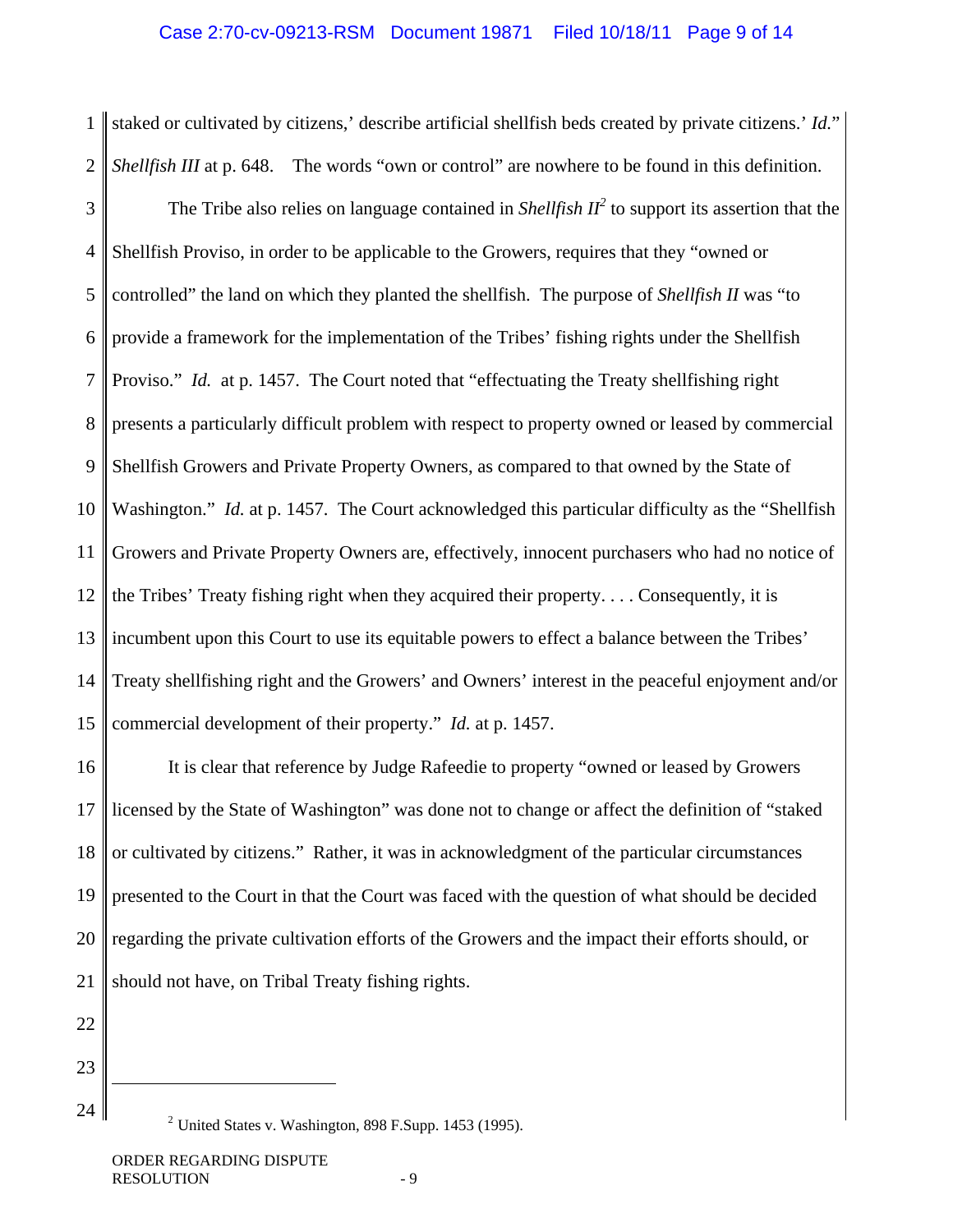# Case 2:70-cv-09213-RSM Document 19871 Filed 10/18/11 Page 10 of 14

1 2 3 4 5 6 7 8 9 Further, the reference in the Shellfish Implementation Plan in "6. Commercial Shellfish Growers" to property ownership or control makes it clear that this section only applies when the Grower have such rights. The reference does not operate to expand or change the treaty definitions of "staked or cultivated by citizens." Section 6 is not, however, applicable to the proceeding before the Court as it is undisputed that the Growers trespassed on State property. The fact of trespass, while not admitted by the Growers, is also not denied – therefore there is no factual dispute regarding the occurrence of a trespass. In addition, it is because of this trespass that the State and the Growers wished to resolve their dispute by entering into the settlement generally described above.

10 11 12 13 The Court concludes that reference in Section 6 of the SIP is not applicable to the facts of this case. And for that additional reason, the Tribe's assertion that the Growers must own or control the land on which they plant the shellfish has no relevance to the issue to be decided by the Court.

14 15 16 17 18 19 The Squaxin Tribe also asserts that, by operation of state law, planting shellfish on the public lands results in the State having ownership of the shellfish with the Tribe having a 50% Treaty fishing right and the Growers having no interest whatsoever in the shellfish they planted. This argument is not based on the assertion of a Treaty right but solely on the Tribe's interpretation of State property law and the domino affect they say follows as a consequence of that interpretation.

20

21 22 In *Fishing Vessel*<sup>3</sup> the Supreme Court of the United States stated "that neither party to the treaties may rely on the State's regulatory powers or on property law concepts to defeat the other's right to a 'fairly apportioned' share of each covered run of harvestable anadromous fish."

23

 $\overline{a}$ 

24

<sup>3</sup> 443 U.S. 658, 99 S.Ct. 3055, 61 L.Ed.2d 823 (1979)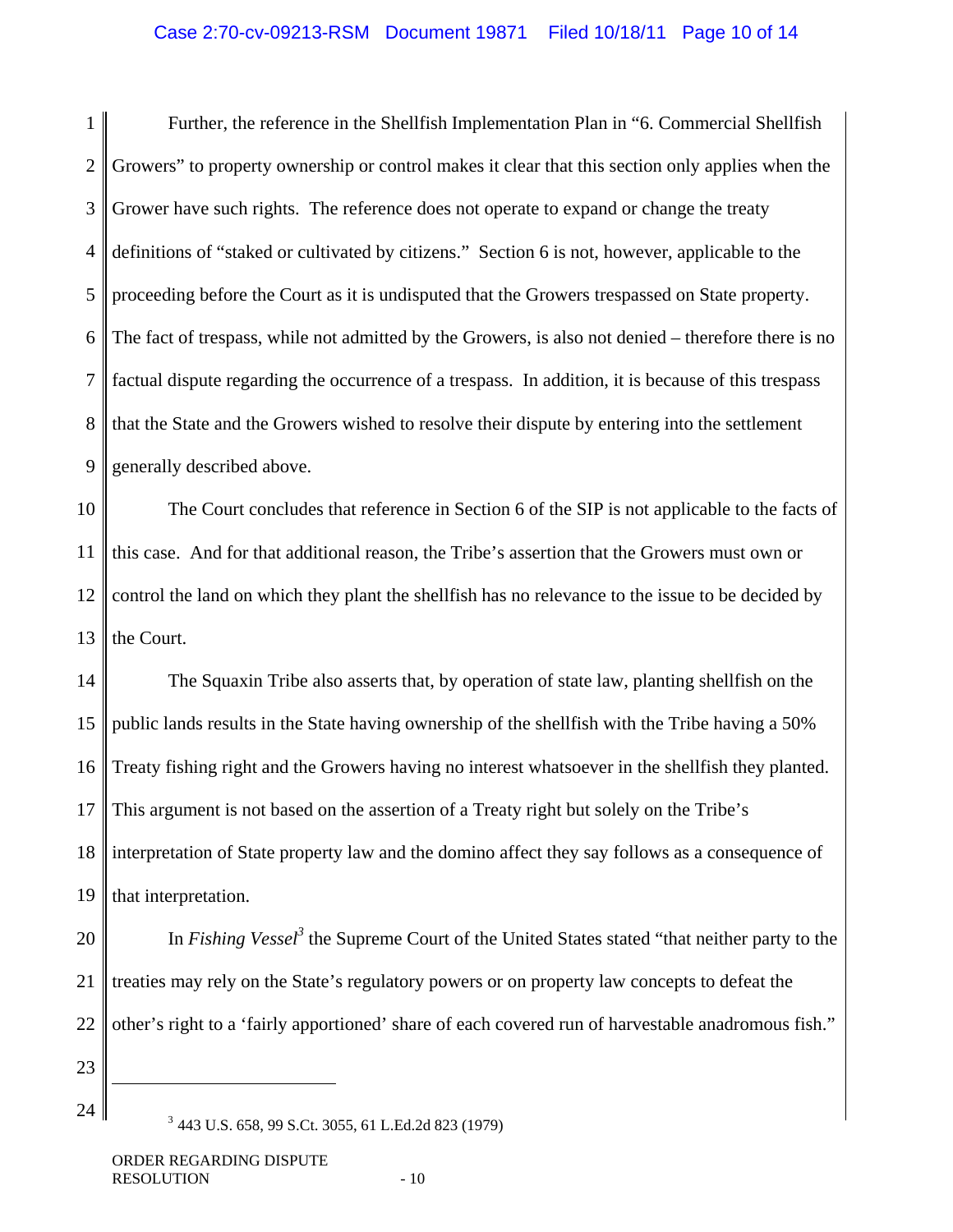1 2 3 4 *Id.* at p. 682. The Tribe's position ignores this limitation. They assert that pursuant to *Wiegardt v. State*, 27 Wash.2d 1, 175 P.2d 969 (1947) that ownership of the shellfish, once planted on State land, is automatically vested in the State and, in this case, that also means that the Growers no longer have any cognizable interest in the planted shellfish.

| 5              | In Wiegardt the trial court dismissed the amended complaint on the grounds that it did                                                                                                                                                          |
|----------------|-------------------------------------------------------------------------------------------------------------------------------------------------------------------------------------------------------------------------------------------------|
| 6              | not state facts sufficient to constitute a cause of action. The plaintiffs appealed. The complaint                                                                                                                                              |
| $\overline{7}$ | asserted that the Wiegardts were engaged in the business of cultivating and marketing oysters in                                                                                                                                                |
| 8              | Pacific County. They owned a "large and substantial oyster bed abutting upon tide lands of the                                                                                                                                                  |
| 9              | state of Washington, known as the Long Island Oyster Reserve." Id. at p. 970. Through                                                                                                                                                           |
| 10             | inadvertence and for a period 12 years the plaintiffs planted oysters on the State Reserve, which                                                                                                                                               |
| 11             | contained no natural bed of oysters. The State advertized for sale the oysters located on the Long                                                                                                                                              |
| 12             | Island Oyster Reserve. The Plaintiffs sought to enjoin the sale of the oysters they planted on the                                                                                                                                              |
| 13             | Reserve, asserting that the oysters are their personal property and not the property of the State of                                                                                                                                            |
| 14             | Washington.                                                                                                                                                                                                                                     |
| 15             | The Plaintiffs relied on §109 of chapter 31, Laws of 1915, p. 113, Rem.Rev. Stat. § 5763                                                                                                                                                        |
| 16             | which provided as follows:                                                                                                                                                                                                                      |
| 17             | When any person has, acting in good faith, planted oysters on tide or shore<br>lands not containing any bed of natural oysters belong to the State of                                                                                           |
| 18             | Washington, and not otherwise occupied for purposes of trade or                                                                                                                                                                                 |
| 19             | commerce, such oysters shall, pending the sale, lease or reservation of such<br>lands by the state, be considered as personal property, and the unauthorized<br>taking of the same shall subject the offender to civil and criminal prosecution |
| 20             |                                                                                                                                                                                                                                                 |
| 21             | Weigardt at p. 971 - 972. The Court acknowledged that the oysters would be considered                                                                                                                                                           |
| 22             | personal property, "until the sale, lease or reservation by the state." The problem with the                                                                                                                                                    |
| 23             | Plaintiffs' position was that the land on which they planted the oysters, the Long Island Oyster                                                                                                                                                |
| 24             | Reserve, had been "forever reserved from sale or lease" by Laws of 1915, chapter 31, § 102, p.                                                                                                                                                  |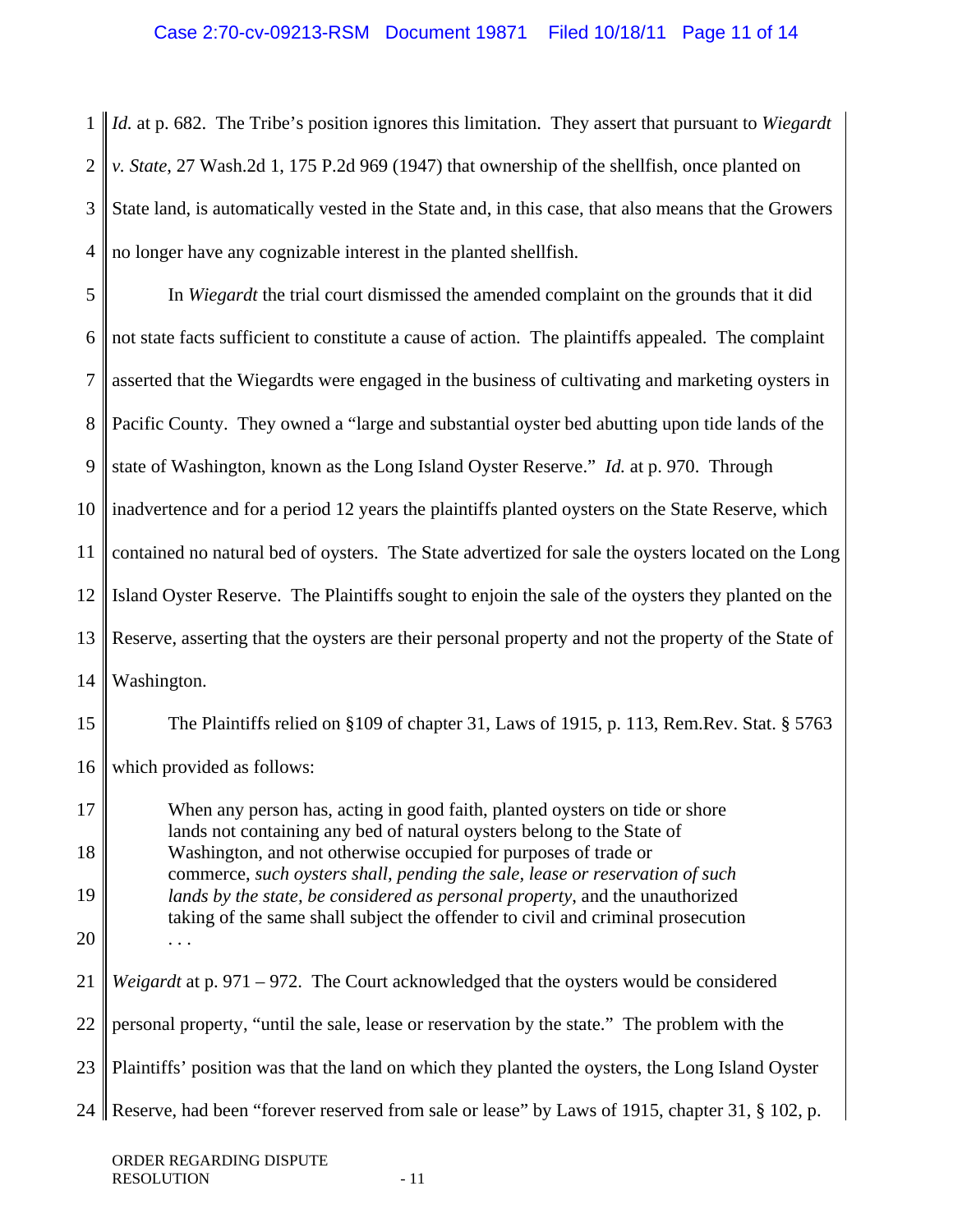# Case 2:70-cv-09213-RSM Document 19871 Filed 10/18/11 Page 12 of 14

1 2 110. Thus by law they could not claim the oysters as their personal property. The Court concluded that the oysters were, therefore, the property of the State of Washington.

3 4 5 6 7 8 That, however, was in 1947, and the law was specifically concerned with the maintenance of State oyster preserves. The undersigned believes that *Weigardt* is not applicable to this dispute resolution for several reasons. First, Weigardt dealt specifically with oysters, a State resource that had special protection under the law, and oyster reserve land which the State reserved, forever, for public benefit. There is no such restriction in this case regarding the shellfish at issue – goeduck – or the location in which the Growers planted the goeduck.

9 10 11 12 13 Second, the Growers point out that R.C.W. 79.135.300 authorizes the department "to lease first or second-class tidelands which have been or that are set aside as state oyster reserves in the same manner as provided elsewhere in this chapter for the lease of those lands." It is not at all clear that if faced with the same facts today that the State Court would reach the same conclusion that it did in 1947.

14 15 Finally, Washington statutes permit and encourage the leasing of State tidelands for aquaculture use. *See* R.C.W. 79.105.

16 17 18 19 20 21 22 23 The difficulty the Court has with regard to the Tribe's analysis is that it relies solely on State law for its claim to Treaty fishing rights. In this particular portion of their argument there is absolutely no reliance on the applicable Treaty language or the cases that interpret the Treaties. Any issue regarding ownership pursuant to State law is an issue only between the State and the Growers. The undersigned does not believe that the Tribe can utilize State property law, as they interpret it, to give them greater fishing rights than they would have under the Treaty. This is exactly what they are attempting to do as under the Treaty the right to fish is determined by the type of shellfish bed they wish to fish. If it is artificial they have no fishing rights. If it is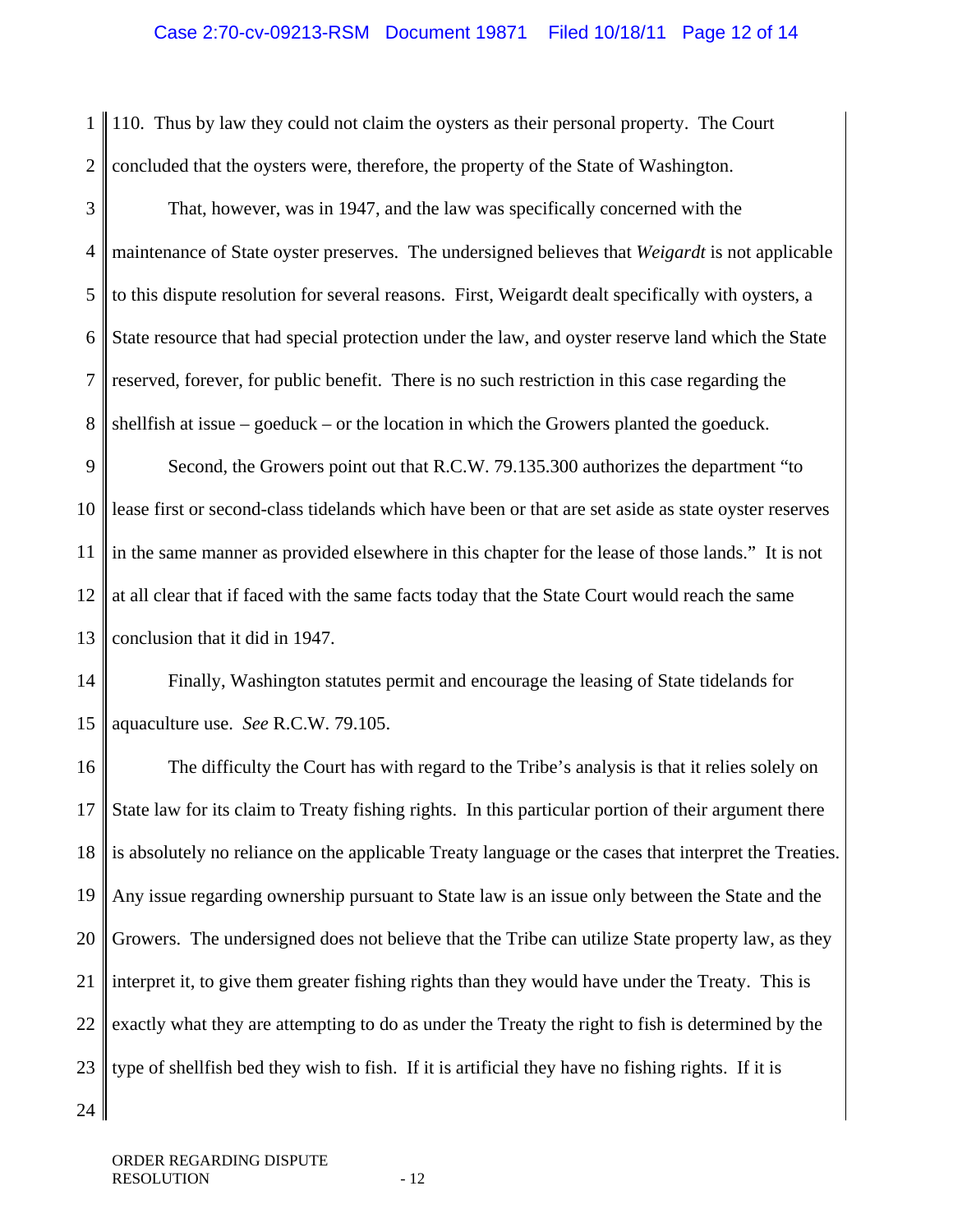## Case 2:70-cv-09213-RSM Document 19871 Filed 10/18/11 Page 13 of 14

1  $\mathcal{D}_{\mathcal{L}}$ natural, they have their right to a "fair share." The Treaty right does not give them the right to anything more – but that is what they are attempting to accomplish in this case.

3 4 5 6 7 8 9 10 11 12 13 14 15 16 The Tribe also relies on the determination in *Shellfish* III that the State is not a "citizen" and it cannot therefore come under the protection of the Shellfish Proviso – which only excludes artificial beds from a Tribal fishery. Because the Shellfish Proviso does not apply to the State the Tribe then asserts that any planted shellfish bed on public property is, therefore, not artificial. If not artificial, then it is natural and the Tribe is entitled to harvest 50% of what was planted. The facts are clear that the shellfish were planted by the Growers and not the State and that the Growers planted the shellfish for their benefit and not on behalf of the State. The interpretation asserted by the Squaxin Island Tribe completely ignores the Treaty definitions of shellfish beds. By excluding the State from the definition of "citizen" under the Shellfish Proviso, the Court only made available for Treaty fishing those shellfish planted by the State. It did not change the definitions of artificial or natural beds. It is also clear that the Treaty definitions of those terms are not dependent or connected in any fashion with State property law. The Tribe cannot use State property law to enlarge their fishing rights beyond what is provided under the Treaty.

17 18 19 20 The Tribe then concludes that the rule in Washington is one who owns tidelands also owns the shellfish located in or upon those tidelands. ECF No. 30, p. 10. The Court notes, however, that this was not the case prior to Washington becoming a State and was also not the case at the time of the Stevens Treaties. This argument fails.

21

#### **CONCLUSION**

22 23 24 II The Court therefore concludes that the Treaty right to fish governs this dispute and not the State property law interpretation urged by the Squaxin Island Tribe. This means that the Tribe has no right to fish an artificial bed and that the Tribe has a right to a "fair share" of an